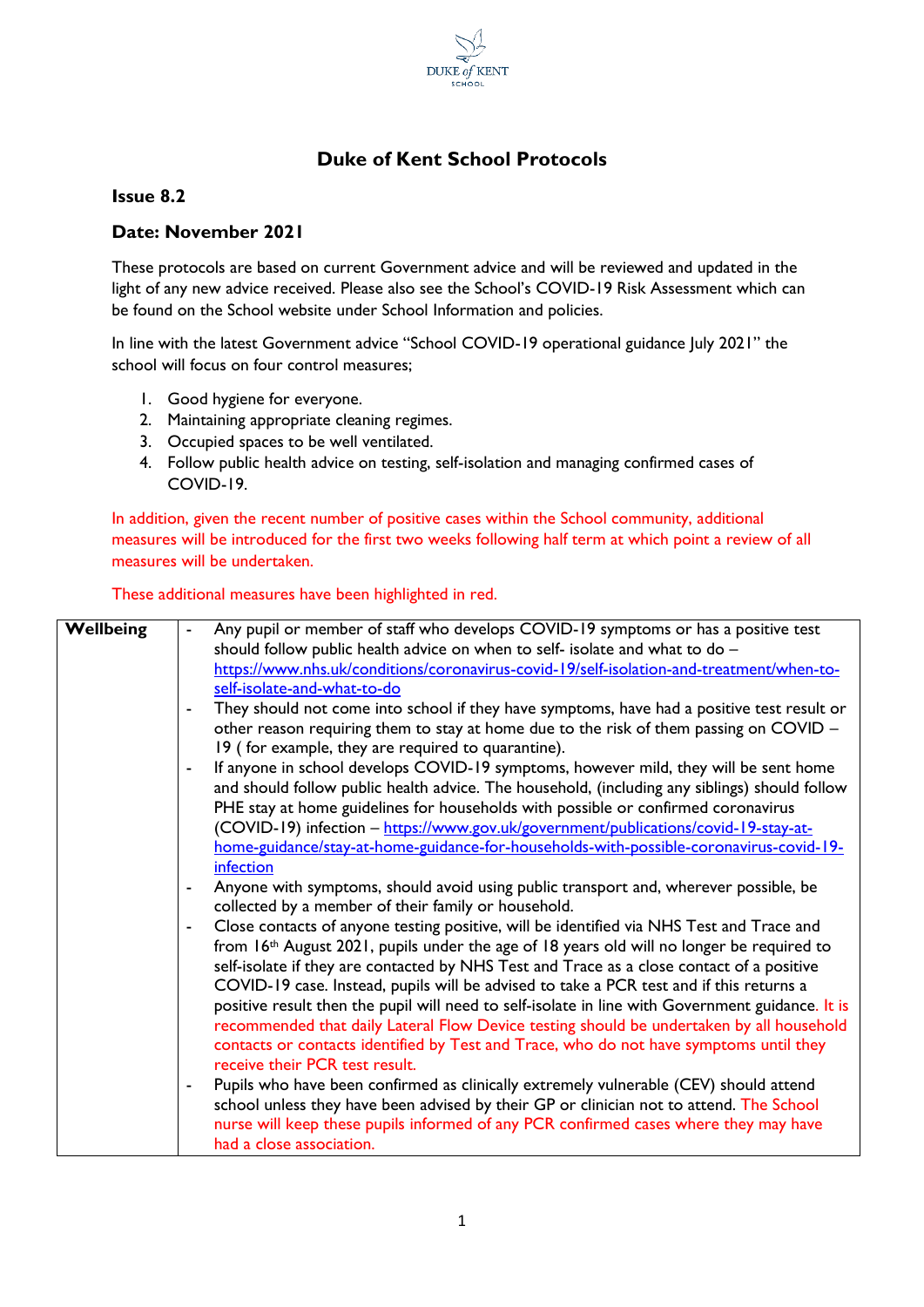|         | SCHOOL                                                                                                                                                                                                                                                                                                                                                                                                                                                                                                                                                                                                                                                                                                                                                                                                                                                                                                                                                                                                                                                                                                                                                                                                                                                                                                                                                                                                                                                                                             |
|---------|----------------------------------------------------------------------------------------------------------------------------------------------------------------------------------------------------------------------------------------------------------------------------------------------------------------------------------------------------------------------------------------------------------------------------------------------------------------------------------------------------------------------------------------------------------------------------------------------------------------------------------------------------------------------------------------------------------------------------------------------------------------------------------------------------------------------------------------------------------------------------------------------------------------------------------------------------------------------------------------------------------------------------------------------------------------------------------------------------------------------------------------------------------------------------------------------------------------------------------------------------------------------------------------------------------------------------------------------------------------------------------------------------------------------------------------------------------------------------------------------------|
|         | Parents, pupils and staff must adhere to Government guidelines regarding the need to<br>$\blacksquare$<br>quarantine and test if they are returning from abroad.<br>The wearing of face coverings is now recommended for those pupils and staff members<br>$\blacksquare$<br>using school minibuses.<br>Teaching in the Senior School should be undertaken without the use of face coverings<br>$\blacksquare$<br>although teaching staff should ensure that they are social distanced from pupils wherever<br>possible.<br>All Staff and Visitors are recommended to wear face coverings in communal areas of the<br>School.<br>If your child requires first aid, this will continue to be provided by either staff qualified in<br>$\overline{\phantom{0}}$<br>first aid or the School Nurse and depending upon the nature of the illness/injury staff will<br>use appropriate PPE.<br><b>Asymptomatic testing</b><br>Members of staff should continue with twice weekly home tests (via Lateral Flow Device)<br>until further notice.<br>Senior pupils will continue to be asked to undertake a home LFD test twice weekly until<br>۰<br>further notice and are encourage to take a test on Sunday 31 <sup>st</sup> October ahead of their<br>return to School on Monday 1st November 2021.<br>Any member of staff or pupil testing positive via the LFD test, should self-isolate in line with<br>٠<br>the stay at home guidance for households with possible or confirmed COVID-19 infection. |
|         | They will also need to obtain a free PCR test to check if they have COVID-19. Whilst<br>waiting for the result, they should continue to self-isolate. If the PCR test is taken within 2<br>days of the positive LFD test and is negative, it overrides the self-test LFD test and the<br>pupil or staff member can return to school providing the individual has no COVID-19<br>symptoms. For positive PCR tests follow the guidance for self- isolation.<br>Pupils will be provided with home testing kits (Lateral Flow Devices) to be undertaken<br>$\blacksquare$                                                                                                                                                                                                                                                                                                                                                                                                                                                                                                                                                                                                                                                                                                                                                                                                                                                                                                                              |
|         | twice weekly. Staff members will also be offered home testing kits to be undertaken twice<br>weekly.                                                                                                                                                                                                                                                                                                                                                                                                                                                                                                                                                                                                                                                                                                                                                                                                                                                                                                                                                                                                                                                                                                                                                                                                                                                                                                                                                                                               |
| General | <b>Hygiene</b><br>Frequent and thorough hand cleaning should now be regular practice. Pupils should<br>-<br>continue with the 20 second rule for handwashing with regular handwashing throughout<br>the school day (arrival, before and after eating, after exercise, using toilets, after<br>sneezing/coughing. Soap and water or hand sanitiser may be used.<br>Pupils should continue to use tissues or elbow to cough or sneeze and use bins for tissue<br>waste (catch it, bin it, kill it).<br>Pupils will be encouraged not to touch their nose, mouth or eyes.<br>$\blacksquare$<br>All areas will be thoroughly cleaned at the end of the day and at intervals during the day.<br>Classroom windows to be opened to improve ventilation, although not to the extent that<br>$\blacksquare$<br>pupils and staff feel uncomfortably cold. Common sense to prevail in this respect.<br>Doors to be left open where safe and wherever possible to do so, to limit the use of door<br>۰<br>handles and keypads although a common sense approach to be adopted to ensure room<br>temperatures are sufficient for both staff and pupils.                                                                                                                                                                                                                                                                                                                                                         |
|         | <b>Classroom Resources</b><br>Classroom resources such as books and games can be shared although it is essential that<br>good hand hygiene remains in place for all staff and pupils.<br>Pupils should continue to bring in their own pencil case and pens/pencils and ideally these<br>٠<br>should not be shared with any other pupil.<br>PE and music lessons will return to normal although good ventilation is still required for<br>۰<br>indoor sports and music lessons and performances.<br>The swimming pool will be available and operated under the guidance from "Swim<br>۰<br>England".                                                                                                                                                                                                                                                                                                                                                                                                                                                                                                                                                                                                                                                                                                                                                                                                                                                                                                |

DUKE of KENT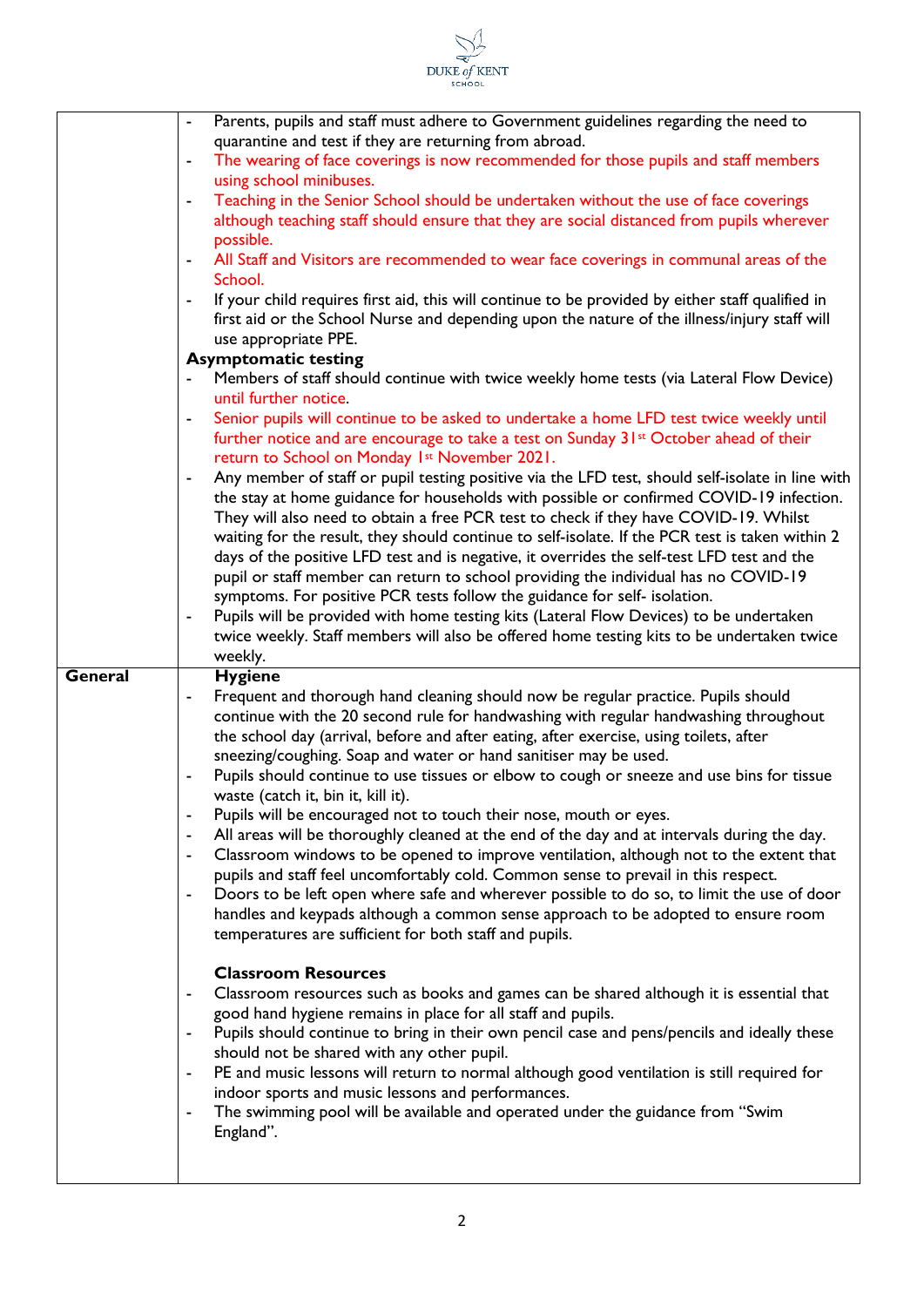|                   | <b>DUKE</b> of <b>KENT</b><br><b>SCHOOL</b>                                                                                                                     |
|-------------------|-----------------------------------------------------------------------------------------------------------------------------------------------------------------|
|                   |                                                                                                                                                                 |
|                   | <b>School Day</b><br>Staff briefings will revert to the Performing Arts Hall and social distancing observed in the                                              |
|                   | Staffroom.                                                                                                                                                      |
|                   | School assemblies for Senior School will revert to remote delivery and assemblies for Pre                                                                       |
|                   | prep and Prep can continue subject to sufficient space and the provision of good ventilation.                                                                   |
|                   | There will be no whole school assemblies for the time being.<br>-                                                                                               |
|                   | In the event of a localised lockdown and the School is told to close or if a child is required<br>۰                                                             |
|                   | to self-isolate, education will be delivered via remote learning.                                                                                               |
|                   | <b>School Events</b>                                                                                                                                            |
|                   | The School will continue to risk assess planned events at School to ensure that any risks of                                                                    |
|                   | transmission of COVID 19 can be mitigated as far as possible. Parents attending events will                                                                     |
|                   | still be required to sanitise their hands before entering buildings and face coverings will be                                                                  |
|                   | recommended. Parents and visitors will also be requested to undertake a Lateral Flow                                                                            |
|                   | Device test prior to attendance. Venues will be well ventilated and audience numbers will                                                                       |
|                   | be limited. In all cases, parents must not attend school if they have any symptoms of                                                                           |
|                   | COVID 19 or are self-isolating.                                                                                                                                 |
| <b>Arrival/</b>   | The School will be open from 7.30 am to 7.30 pm with full staff supervision in place.<br>$\blacksquare$                                                         |
| <b>Departure</b>  | Pupils between Years 1 to 11, can arrive at school between 7.30 am and 8.40 am. Nursery<br>-<br>and Reception pupils can arrive from 8.00 am onwards.           |
|                   | Departures will be as follows;<br>÷                                                                                                                             |
|                   | Nursery to Year 2 - 3.30 pm or 4.30 pm following an activity. (Pupils with older siblings<br>$\circ$                                                            |
|                   | and staff children may remain until 4.45 pm).                                                                                                                   |
|                   | $\circ$ Year 3 to Year 6 - 4.45 pm or 6.00 pm / 6.30 pm, following an activity.                                                                                 |
|                   | Year 7 to Year 11 - 5.00 pm or 6.00 pm / 6.30 pm / 7.30 pm following an activity / or<br>$\circ$                                                                |
|                   | late prep.                                                                                                                                                      |
|                   | Pupils will be advised of their designated drop off and pick up locations.                                                                                      |
|                   | All parents (with the exception of those with Pre-Prep pupils) either dropping or picking up<br>۰                                                               |
|                   | should not leave their vehicles to ensure that the health and safety of the top car park can                                                                    |
| <b>Uniform</b>    | be maintained.<br>Pupils will wear School uniform at all times and change for PE and Games.                                                                     |
|                   | -                                                                                                                                                               |
| <b>Catering</b>   | Breakfast, lunch, morning and afternoon snacks and supper will be provided by the School                                                                        |
|                   | caterers in the dining room. Pupils and staff must adhere to good hand hygiene before and                                                                       |
|                   | after using the dining room. The one way foot flow will continue for the sake of good                                                                           |
|                   | order.                                                                                                                                                          |
|                   | All pupils should bring a filled and clearly named water bottle. Re-fills will be available from<br>$\blacksquare$                                              |
|                   | the water fountain in the dining room and Link corridor.                                                                                                        |
|                   | Catering staff will wear face coverings during service.<br>۰                                                                                                    |
|                   | Staff using the Dining Hall should socially distance from other staff members and use<br>-<br>staggered seating, classrooms and the Meetings Room to eat lunch. |
| <b>Meetings</b>   | Face to face meetings with School staff is permitted although social distancing and face<br>-                                                                   |
|                   | coverings are recommended and meeting rooms should be well ventilated. Parents and                                                                              |
|                   | visitors meeting with School staff should follow the guidelines and protocols for attending                                                                     |
|                   | School events - see above.                                                                                                                                      |
|                   | Visits by prospective parents and pupils will be permitted subject to social distancing and<br>-                                                                |
|                   | face coverings and protocols for School events - see above.                                                                                                     |
| <b>Activities</b> | Sports fixtures (indoor and outside) with other Schools will continue subject to a COVID<br>$\frac{1}{2}$                                                       |
|                   | risk assessment and will remain subject to guidance developed by the specific national                                                                          |
|                   | governing bodies for these sporting activities.                                                                                                                 |
|                   | Parent spectators will also be welcome although there will be no match teas for the time<br>-                                                                   |
|                   | being. Pupils will have tea, pitch side.                                                                                                                        |
|                   | Residential International and UK trips will be subject to a full and thorough risk assessment<br>-                                                              |
|                   | covering the aspects of public health advice concerning current positive cases at School                                                                        |